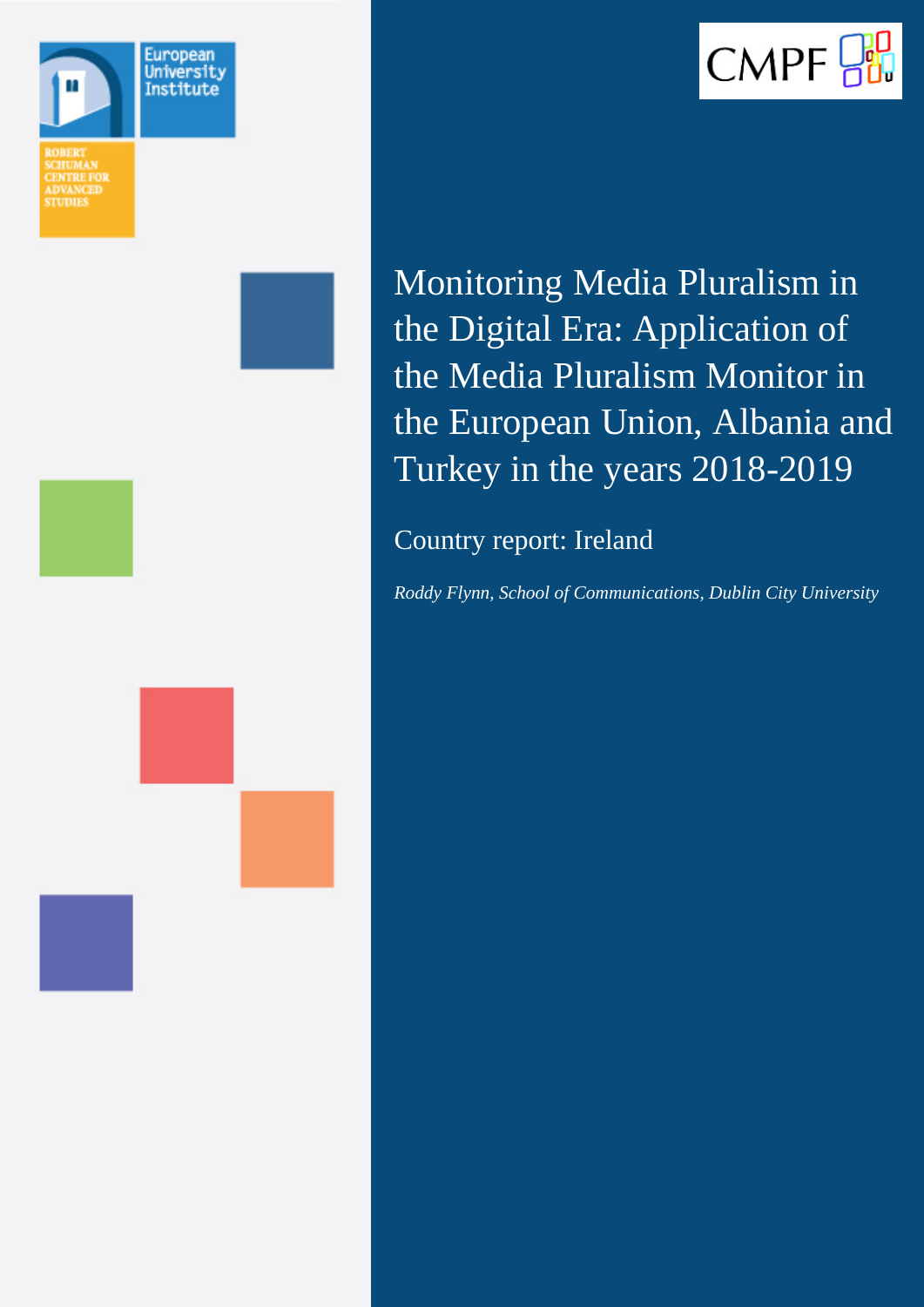© European University Institute 2020 Content and individual chapters © Roddy Flynn, 2020

This work has been published by the European University Institute,

Robert Schuman Centre for Advanced Studies.

This text may be downloaded only for personal research purposes. Additional reproduction for other purposes, whether in hard copies or electronically, requires the consent of the authors. If cited or quoted, reference should be made to the full name of the author(s), editor(s), the title, the year and the publisher.

Requests should be addressed to cmpf@eui.eu

Views expressed in this publication reflect the opinion of individual authors and not those of the European University Institute.

Centre for Media Pluralism and Media Freedom Robert Schuman Centre for Advanced Studies

Research Project Report RSC / Centre for Media Pluralism and Media Freedom QM-01-20-152-EN-N Published in July 2020

European University Institute Badia Fiesolana I – 50014 San Domenico di Fiesole (FI) <https://cadmus.eui.eu/>



The Centre for Media Pluralism and Media Freedom is co-financed by the European Union. This publication reflects the views only of the author(s), and the Commission cannot be held responsible for any use which may be made of the information contained therein.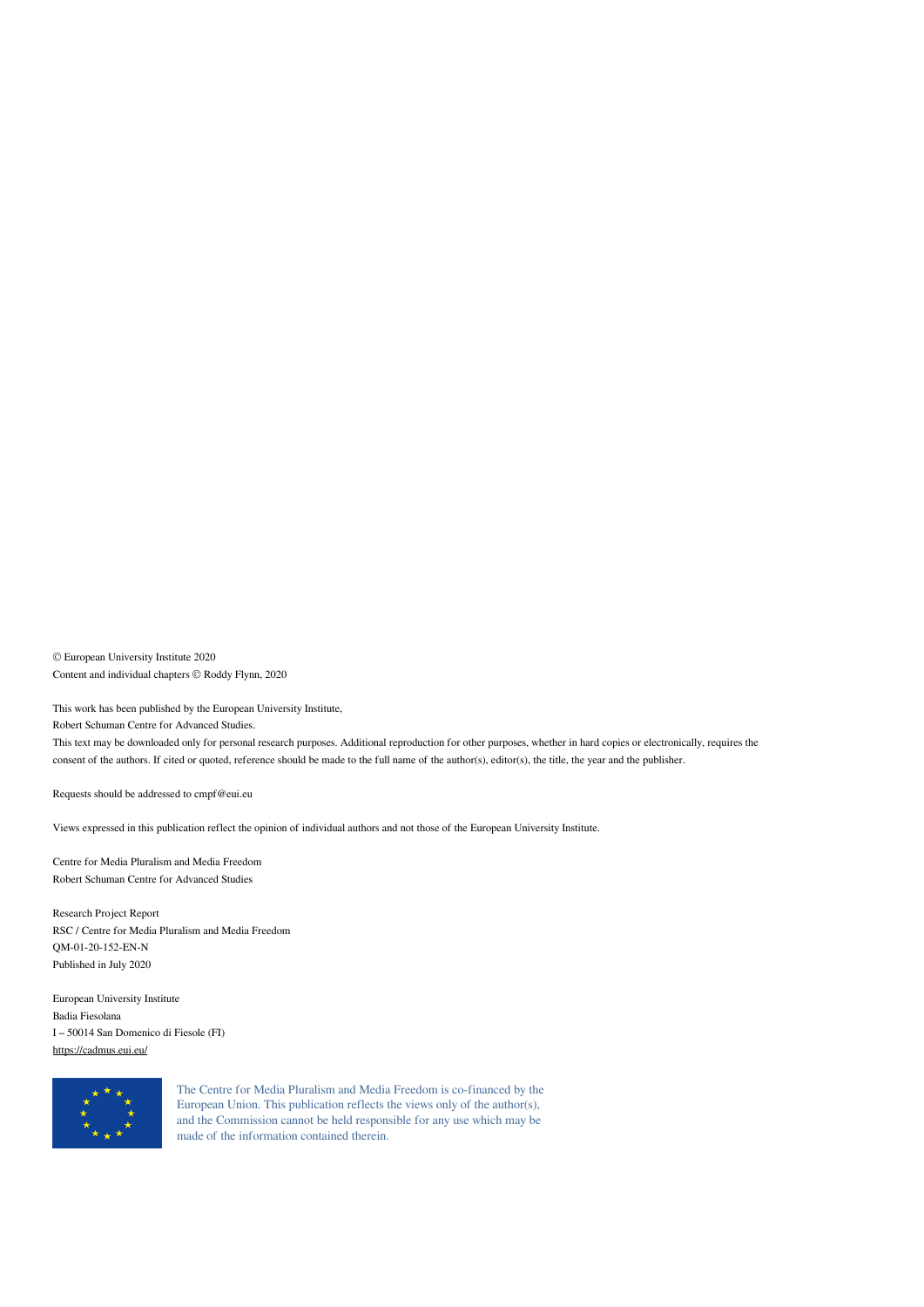# TABLE OF CONTENT

| 1. | About the project                                                            |        |  |
|----|------------------------------------------------------------------------------|--------|--|
|    | 1.1. Overview of the project                                                 | 5      |  |
|    | 1.2. Methodological note                                                     | 5      |  |
| 2. | Introduction                                                                 | $\tau$ |  |
| 3. | Results from the data collection: assessment of the risks to media pluralism |        |  |
|    | 3.1. Basic protection $(26\% - \text{low risk})$                             | 8      |  |
|    | 3.2. Market plurality $(65\%$ - medium risk)                                 | 10     |  |
|    | 3.3. Political independence (36% - medium risk)                              | 11     |  |
|    | 3.4. Social inclusiveness $(47\%$ - medium risk)                             | 13     |  |
| 4. | Pluralism in the online environment: assessment of the risks                 |        |  |
| 5. | Conclusions                                                                  | 18     |  |
|    | Annexe 1. Country Team                                                       |        |  |

Annexe 2. Group of Experts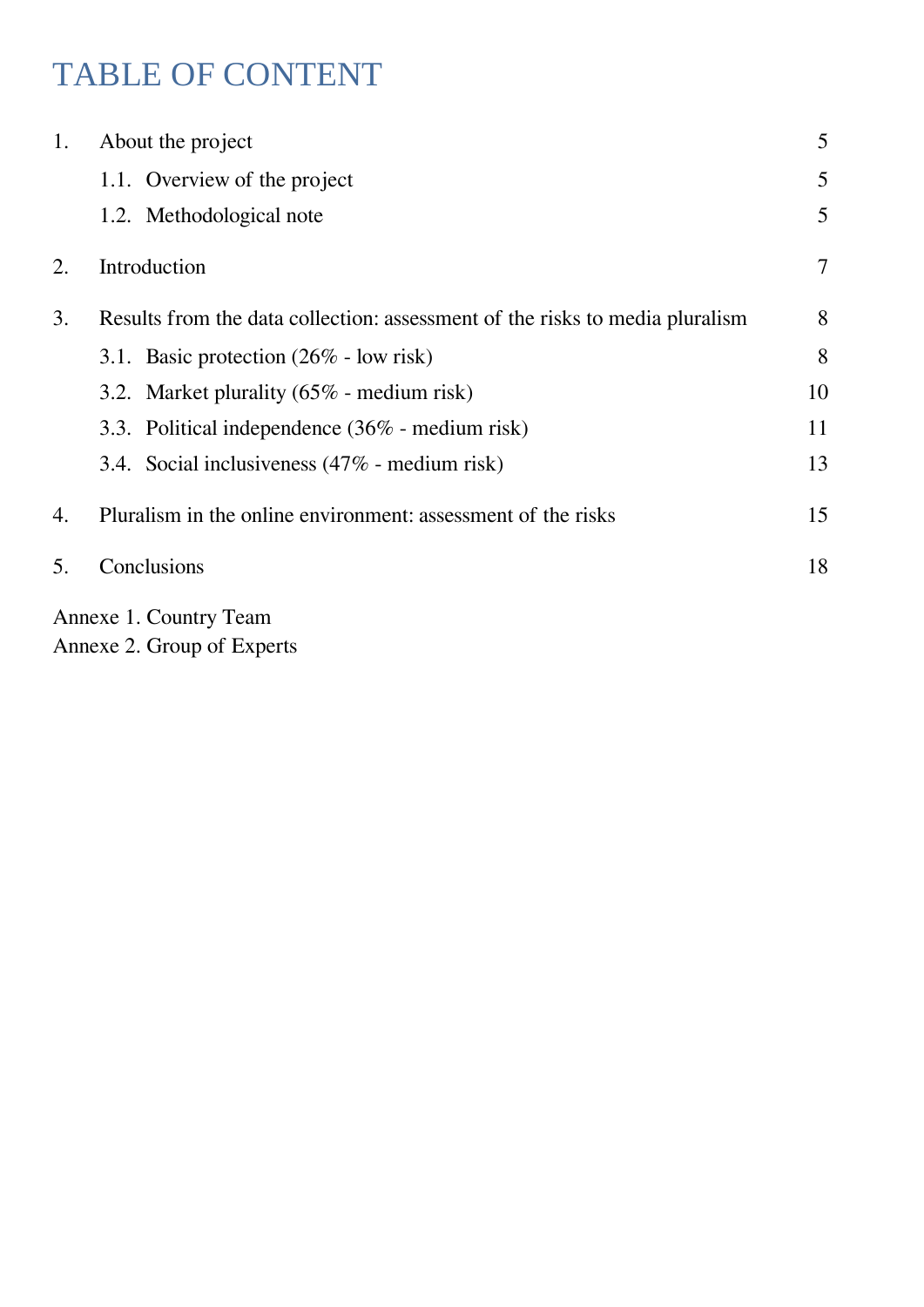# Monitoring Media Pluralism in the Digital Era: Application of the Media Pluralism Monitor in the European Union, Albania and Turkey in the years 2018-2019

Country report: Ireland

*Roddy Flynn, School of Communications, Dublin City University*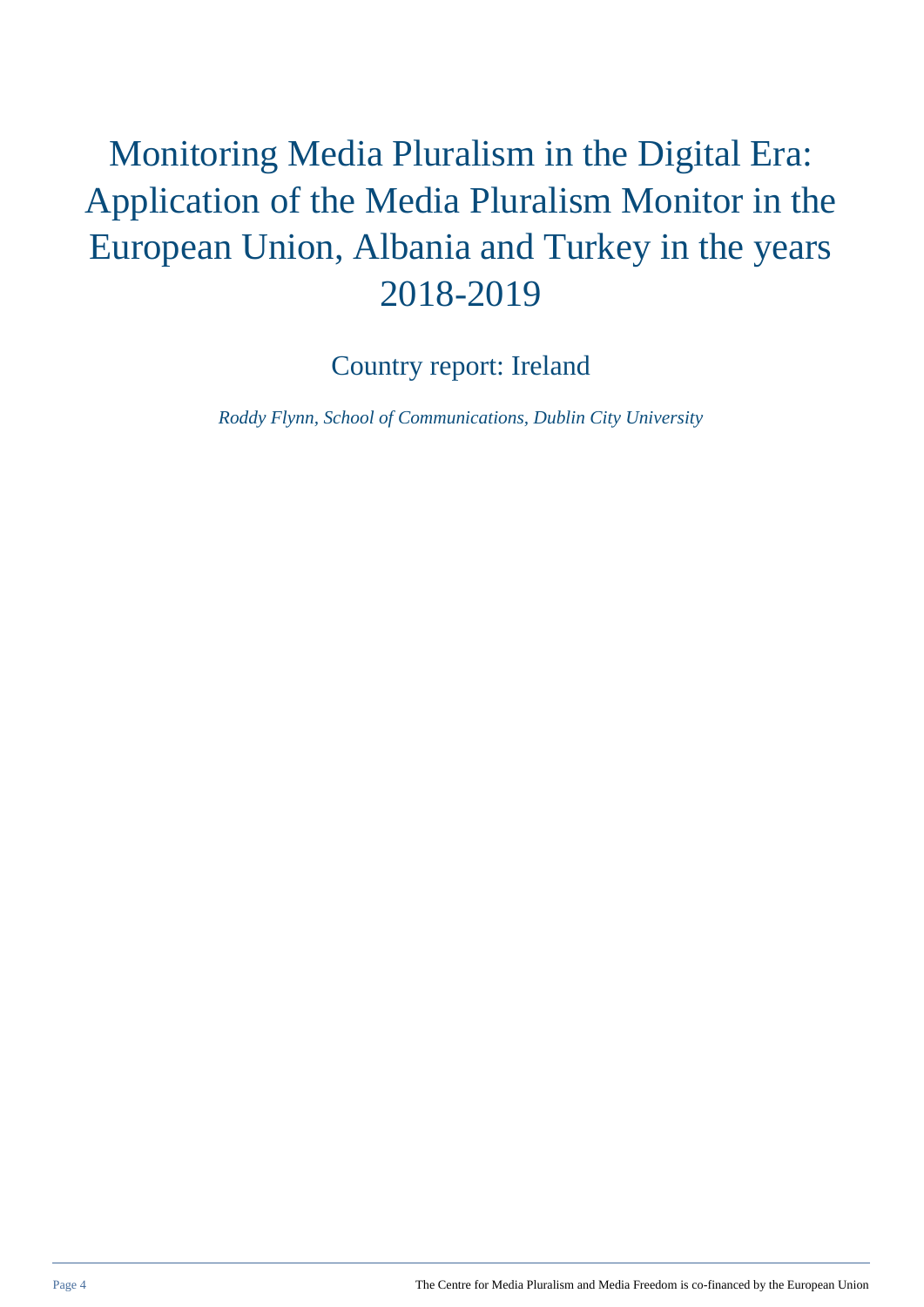## 1. About the project

#### 1.1. Overview of the Project

*The Media Pluralism Monitor (MPM) is a research tool designed to identify potential risks to media pluralism in the Member States and Candidate Countries of the European Union, and considering both online and offline news environments. This narrative report has been produced within the framework of the implementation of the MPM carried out in 2019, under a project financed by a preparatory action of the European Parliament. The implementation was conducted in 28 EU Member States, Albania and Turkey with the support of a grant awarded by the European Union to the Centre for Media Pluralism and Media Freedom (CMPF) at the European University Institute.*

#### 1.2. Methodological note

*The CMPF partners with experienced, independent national researchers to carry out the data collection and to author the narrative reports, except in the case of Italy where data collection was carried out centrally by the CMPF team. The research is based on a standardised questionnaire and apposite guidelines that were developed by the CMPF.*

*In* Ireland *the CMPF partnered with* Roddy Flynn (School of Communications, Dublin City University)*, who conducted the data collection, scored and commented the variables in the questionnaire and interviewed relevant experts. The report was reviewed by CMPF staff. Moreover, to ensure accurate and reliable findings, a group of national experts in each country reviewed the answers to particularly evaluative questions (see Annexe II for the list of experts).*

*Risks to media pluralism are examined in four main thematic areas, which are considered to capture the main areas of risk for media pluralism and media freedom: Basic Protection, Market Plurality, Political Independence and Social Inclusiveness. The results are based on the assessment of a number of indicators for each thematic area (see Table 1 below).* 

| <b>Basic Protection</b>                                               | <b>Market Plurality</b>                                          | <b>Political Independence</b>                                | <b>Social Inclusiveness</b>                                                  |
|-----------------------------------------------------------------------|------------------------------------------------------------------|--------------------------------------------------------------|------------------------------------------------------------------------------|
| Protection of freedom of<br>expression                                | Transparency of media<br>ownership                               | Political independence of<br>media                           | Access to media for<br>minorities                                            |
| Protection of right to<br>information                                 | News media concentration                                         | Editorial autonomy                                           | Access to media for<br>local/regional communities<br>and for community media |
| Journalistic profession,<br>standards and protection                  | Online platforms<br>concentration and<br>competition enforcement | Audiovisual media, online<br>platforms and elections         | Access to media for people<br>with disabilities                              |
| Independence and<br>effectiveness of the media<br>authority           | Media viability                                                  | State regulation of resources<br>and support to media sector | Access to media for women                                                    |
| Universal reach of traditional<br>media and access to the<br>Internet | Commercial & owner<br>influence over editorial<br>content        | Independence of PSM<br>governance and funding                | Media literacy                                                               |

Table 1: Areas and Indicators of the Media Pluralism Monitor

*The Monitor does not consider the digital dimension to be an isolated area but rather as intertwined with traditional media and existing principles of media pluralism and freedom of expression. Nevertheless, the Monitor allows for an extraction of a digital-specific risk score and the report contains a specific analysis of risks related to the digital news environment. The results for each domain and indicator are presented on a scale from 0 to 100%. Scores between 0 and 33% are considered low risk, 34 to 66% are medium risk, while those between 67 and 100% are high risk.*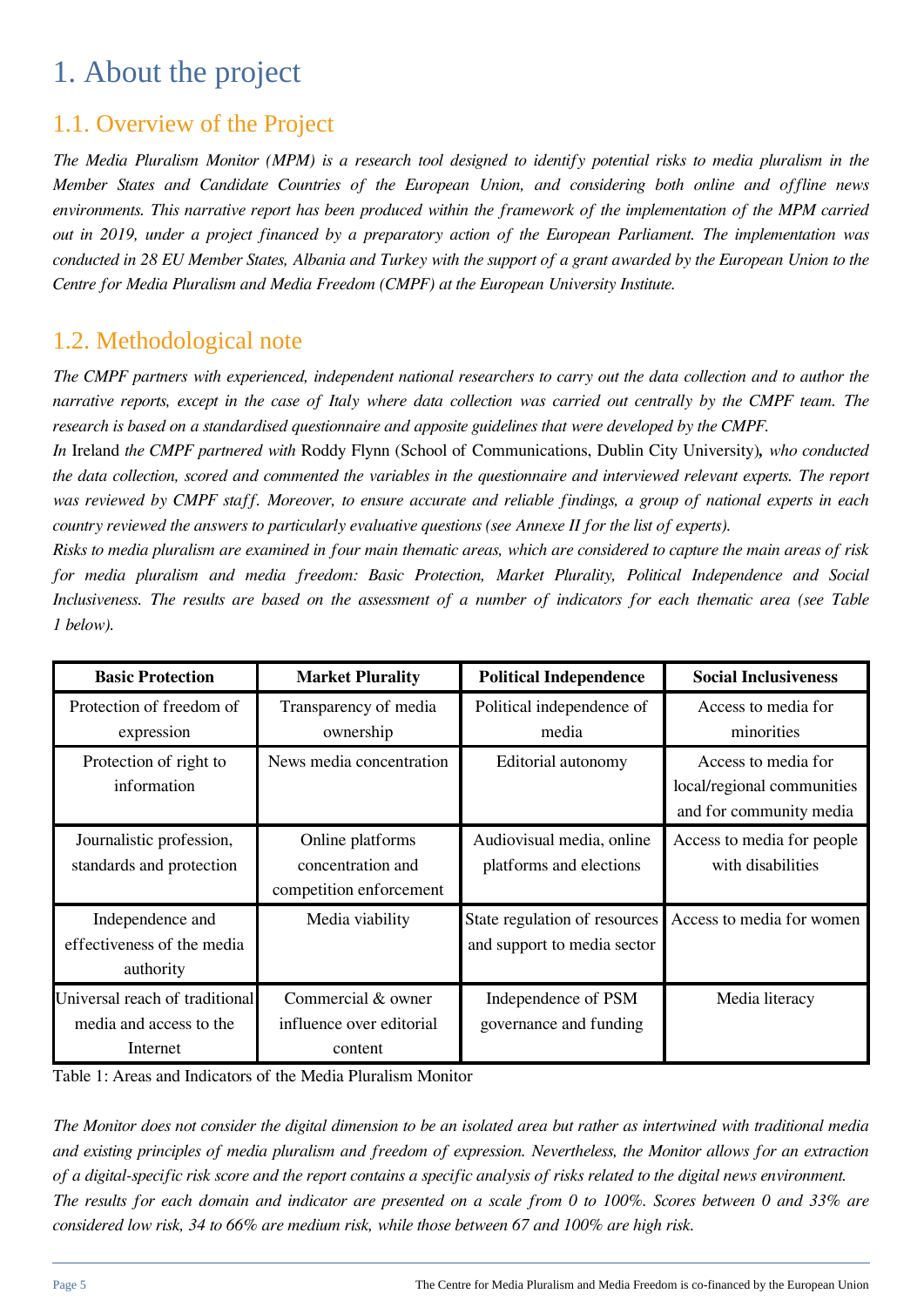On the level of indicators, scores of 0 were rated 3% and scores of 100 were rated 97% by default, to avoid an assessment of total absence or certainty of risk.

**Disclaimer**: The content of the report does not necessarily reflect the views of the CMPF or the EC, but represents the views of the national country team that carried out the data collection and authored the report. Due to updates and refinements in the questionnaire, the MPM2020 scores may not be fully comparable with MPM2017 ones. For more details, see the CMPF report on MPM2020, soon available on: http://cmpf.eui.eu/media-pluralism-monitor/.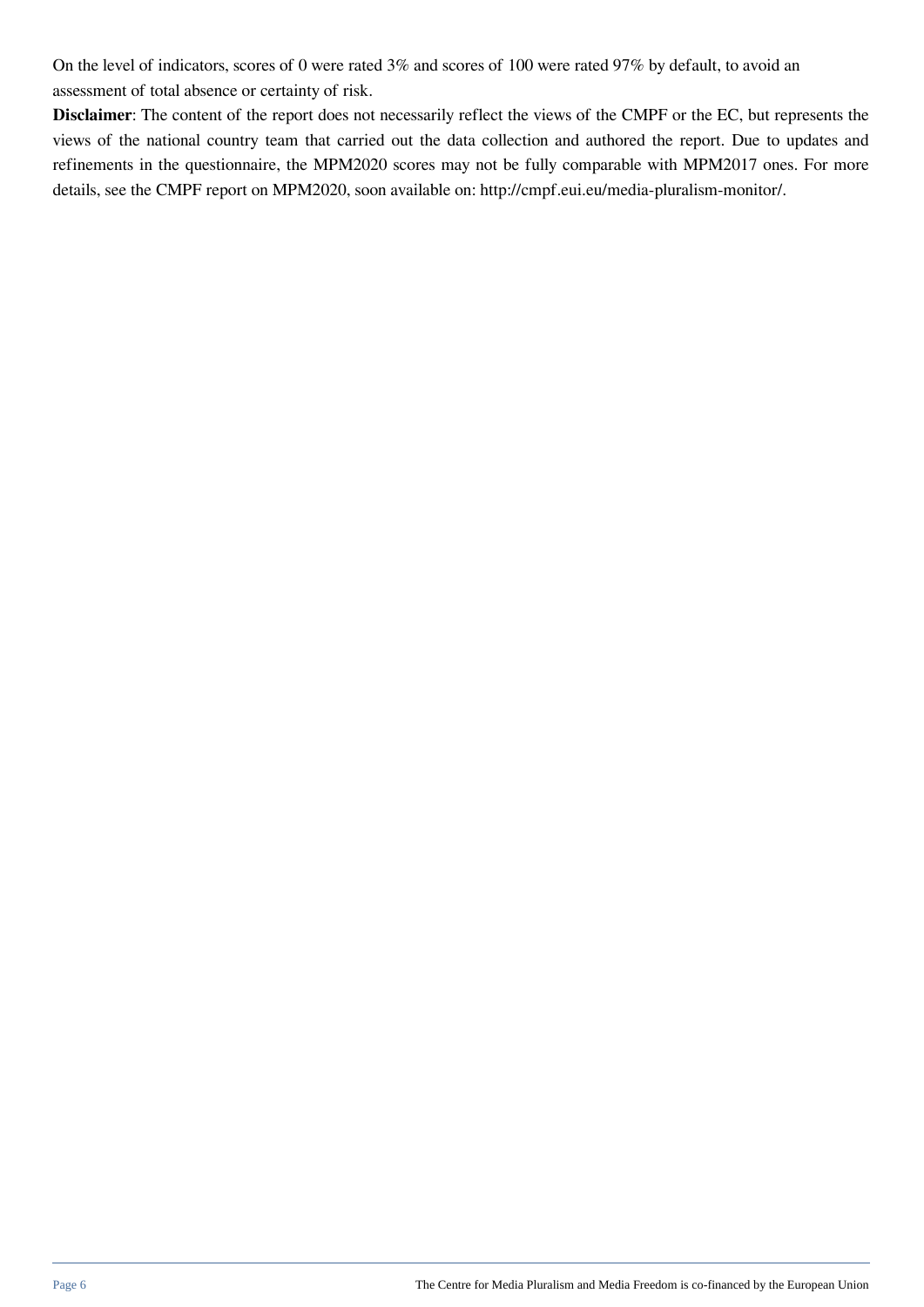### 2. Introduction

The Republic of Ireland occupies 70,274 kilometres across 26 of the 32 counties on the island of Ireland. The last census (in 2016) put the population at 4.7m people (and probably closer to 4.9m as of 2019). There are two official languages: English (spoken by 99% of the population) and Irish. Though 40% of the population claim linguistic competence in Irish less than 2% do so on a daily basis. Indeed, nearly twice as many residents routinely speak Polish (120,000) as compared with those who speak Irish (70,000).

Until relatively recently (i.e. the 1990s), the weakness of the Irish economy contributed to a high level of emigration (and, conversely, a low level of immigration). In consequence, Irish society has long been ethnically homogenous with the Travelling Community as the only ethnic minority (a status formally recognised in 2017). This has altered somewhat more recently and, as of 2016, just 83% of the population regard themselves as "White Irish" or "White Irish Travellers". Of the remainder, 9.5% identify as "White", 1.4% identify as "Black" and a further 2.4% identify as "Asian".

Assessments of the Irish economy are complicated by the significant presence of Foreign Direct Investment with the result that – unusually - Irish GDP is about 10% greater than Irish GNP. Furthermore, the use of tax inversion strategies by multinational companies makes GDP an unreliable indicator of Irish economic health. (Since 2017, the Irish Central Bank has instead relied upon Gross National Income (GNI).) The Irish economy has substantially recovered from the 2008 economic crash: GDP has nearly doubled since 2013 (reaching just under €90bn by 2019) while quarterly GNP has grown from €39bn to over €68bn in the same period. (That said the longer term impacts of Brexit and Covid-19 on the Irish economy remain to be seen.) Employment rates have also fallen from their early 2012 peak of 16% to 4.8% in February 2020.

Politically, Ireland is undergoing a period of transition. The formerly dominant Fianna Fail and Fine Gael parties have seen their combined vote share fall from more than 80% in the 1980s to 43% by February 2020. Both were surpassed in 2020 by the broadly leftist/republican Sinn Fein party. Nonetheless the administrative and policy structures of Irish government remain stable even if, as of March 2020 it is still unclear what the make-up of the next Irish administration will be.

Given Ireland's Anglophone status and prior colonial status, UK-originated media has long played a significant role in Irish media consumption patterns. The two PSM, RTE and TG4, account for approximately 30% of channel share of viewing, while the Irish-based (but US-owned) private Virgin Media channels account for a further 18%. Even with the influx of international channels since the 1990s, UK-based channels (BBC, Sky and Channel 4) still account for about 17% of viewership. Similarly UK-based newspapers account for 1 in 4 daily sales and 1 in 3 sales on a Sunday. This is in the context of a collapse in print sales with overall circulation more than halving since the 2008 crash. The annual Reuters Digital News Report suggests that online (including social media) is now the single largest source of news, even if the most of the biggest online news brands are rooted in print and broadcast legacy outlets. Thus RTE remains the most-accessed news source offline and online (although, notably, the digital native TheJournal.ie is the second most accessed online source.)

The growing significance of online sources has prompted increasing debate about how/whether to regulate online content and in particular political advertising. In January 2020, the Minster for Communications introduced a draft Online Safety and Media Regulation Bill to, at once, transpose elements of the revised Audiovisual Media Services Directive, create an Online Safety Commissioner and repurpose the existing Broadcasting Authority of Ireland as a Media Commission with responsibility for the entire audiovisual sector (broadcasting, on-demand audio and visual services, and online platforms including social media sites). The February 2020 election delayed progress on the legislation but any new government is likely to pursue these objectives.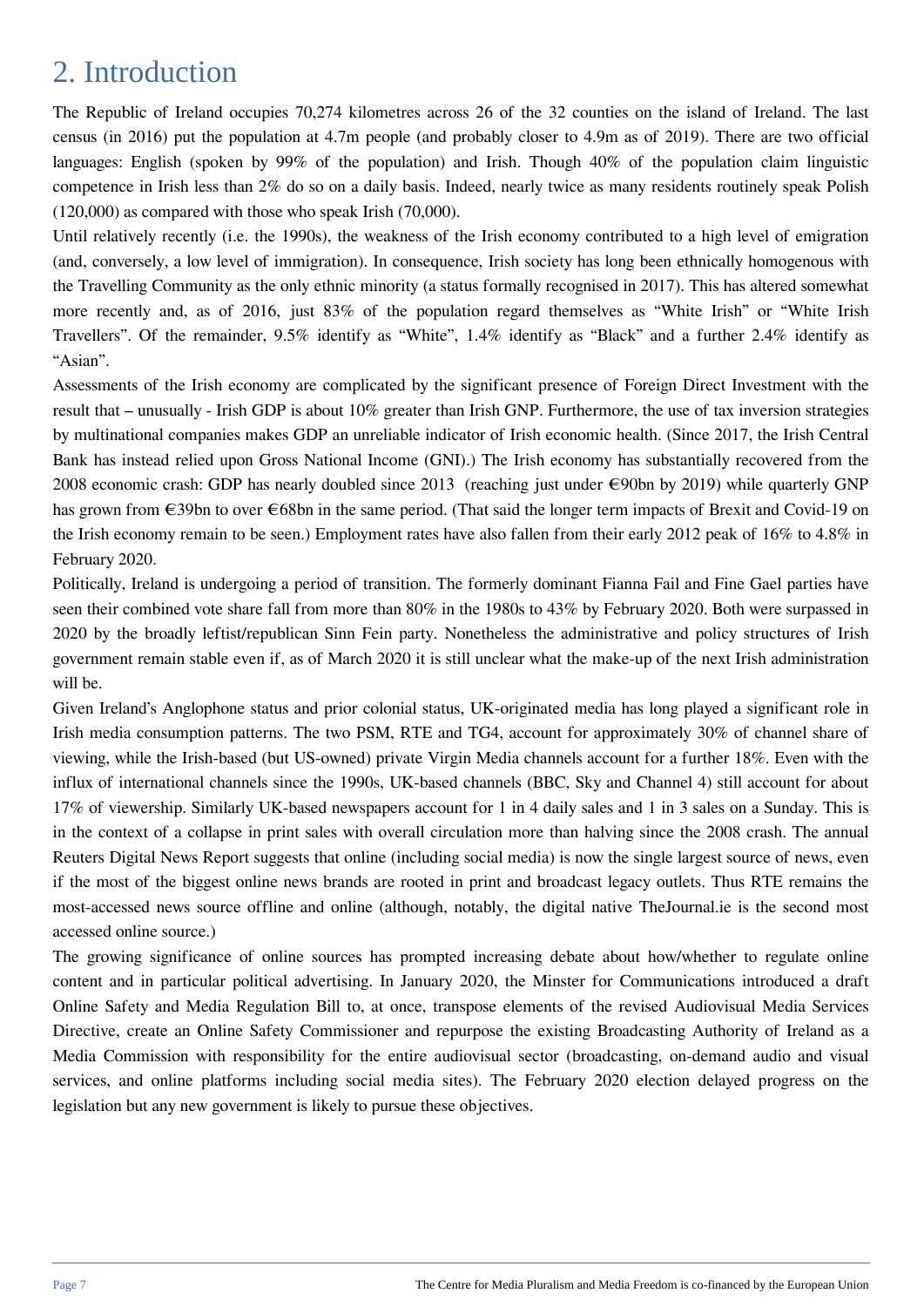## 3. Results from the data collection: assessment of the risks to media pluralism



JS chart by amCharts

Notwithstanding difficult-to-overcome structural issues such as the small scale of the market, the Irish media landscape is relatively diverse and pluralistic, with robust regulatory structures and operates within a political culture which avoids intervention in the ownership or editorial content of media outlets. Basic protections such as freedom of expression and the right to access official information are also well established. Where threats to pluralism do exist, they are sometimes more potential than actually present. Nonetheless, there are areas – notably those relating to market plurality and social inclusiveness – where the capacity of the media to perform its democratic function is under threat.

Whether such threats can be addressed through political action is open to question. At least some are indirect consequences of market conditions. All five sub-indicators in the market plurality area are ranked as either medium or high risk. High levels of concentration already characterise Irish legacy media markets, after decades of political passivity which the more proactive 2014 Competition and Consumer Protection Act was unable to address because its anti-concentration provisions are not retrospective. That, at present, social media platforms are not considered as news media for competition regulation purposes, exacerbates matters given the very high level of concentration in those markets too. Furthermore, given the impact of the – not unconnected – crisis in legacy media markets on media viability and job security, there have also been arguments advanced in favour of greater consolidation in order to maintain the existence of current media outlets. (Nor is that financial crisis confined to private media: the position of the main PSM has been rendered all the more precarious by the political delay in acknowledging the cost of providing public service content.)

That sense that the financial position of the media market is delicate may account for a reluctance not to address some of the issues identified under the social inclusiveness area. The absence of any explicit requirement for broadcasters to address the needs of minority audiences (beyond the Irish language community) is reflected in the paucity of available programming for those audiences. In a similar vein, despite a much greater emphasis on gender equality in public discourse, there is a marked absence of comprehensive policies to address disparities in the access of women to key roles throughout the Irish media industries.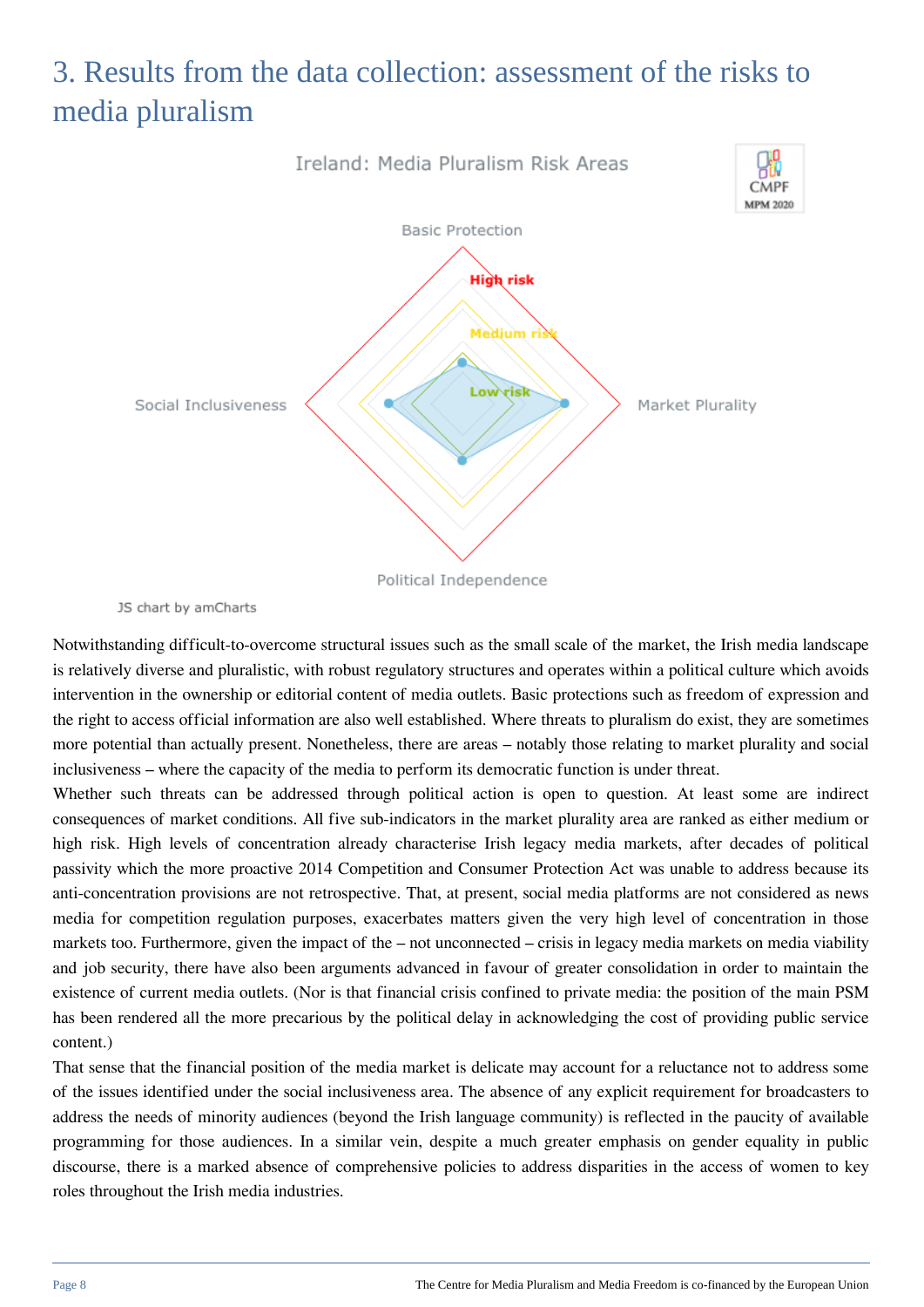#### 3.1. Basic Protection (26% - low risk)

*The Basic Protection indicators represent the regulatory backbone of the media sector in every contemporary democracy. They measure a number of potential areas of risk, including the existence and effectiveness of the implementation of regulatory safeguards for freedom of expression and the right to information; the status of journalists in each country, including their protection and ability to work; the independence and effectiveness of the national regulatory bodies that have competence to regulate the media sector, and the reach of traditional media and access to the Internet.*



Ireland is scored as "low risk" with regard to basic protections for media pluralism, scoring 26%.

Though the **Journalistic profession, standards and protection variables are regarded as a medium risk (36%)**, journalists in Ireland are not subject to arbitrary arrest, rarely subject to actual physical violence (the last killing of a journalist occurred in 1996) and face few barriers to entering the profession. Furthermore, the general right of journalists to protect the anonymity of their sources has been consistently asserted in Irish case law. However, hostility towards collective bargaining by some larger news organisations and the increasing casualisation of journalistic employment (reflecting the declining economic health of the media sector) undermines the security of the profession. Although the Irish branch of the National Union of Journalists actively advocates for its members, incentives to join have declined and younger journalists are less likely to enjoy its protections. Against this, the Press Council and Ombudsman actively encourage both editorial independence and a respect for journalistic standards.

With regard to **Protection of freedom of expression (32%)**, it can generally be stated that such rights – online and offline - are generally well-secured in both constitutional and case law *and* in practice, even if Irish constitutional guarantees of free expression are less generous than those offered by Article 10(1) of the ECHR. The operation of such protections are weaker in the online environment (but may be enhanced by a proposed Online Safety and Media Regulation Bill). As matters stand, there is no requirement for the state to report whether they have sought for online content to be filtered or removed. Social media operators like Facebook and Twitter do publish "Transparency Reports" detailing content removals (including removals in response to requests from police or government departments). However, there is far less country-specific reporting of violations of/removals on the basis of, for example, Facebook's "Community Standards".

Finally, with regard to the impact of Defamation Law on freedom of expression, juries remain the ultimate arbiter of the scale of settlements leaving scope for unpredictable variances in awards for damages. In response to a 2017 appeal taken by Independent News and Media, the ECHR found that the Irish Supreme Court had insufficiently explained the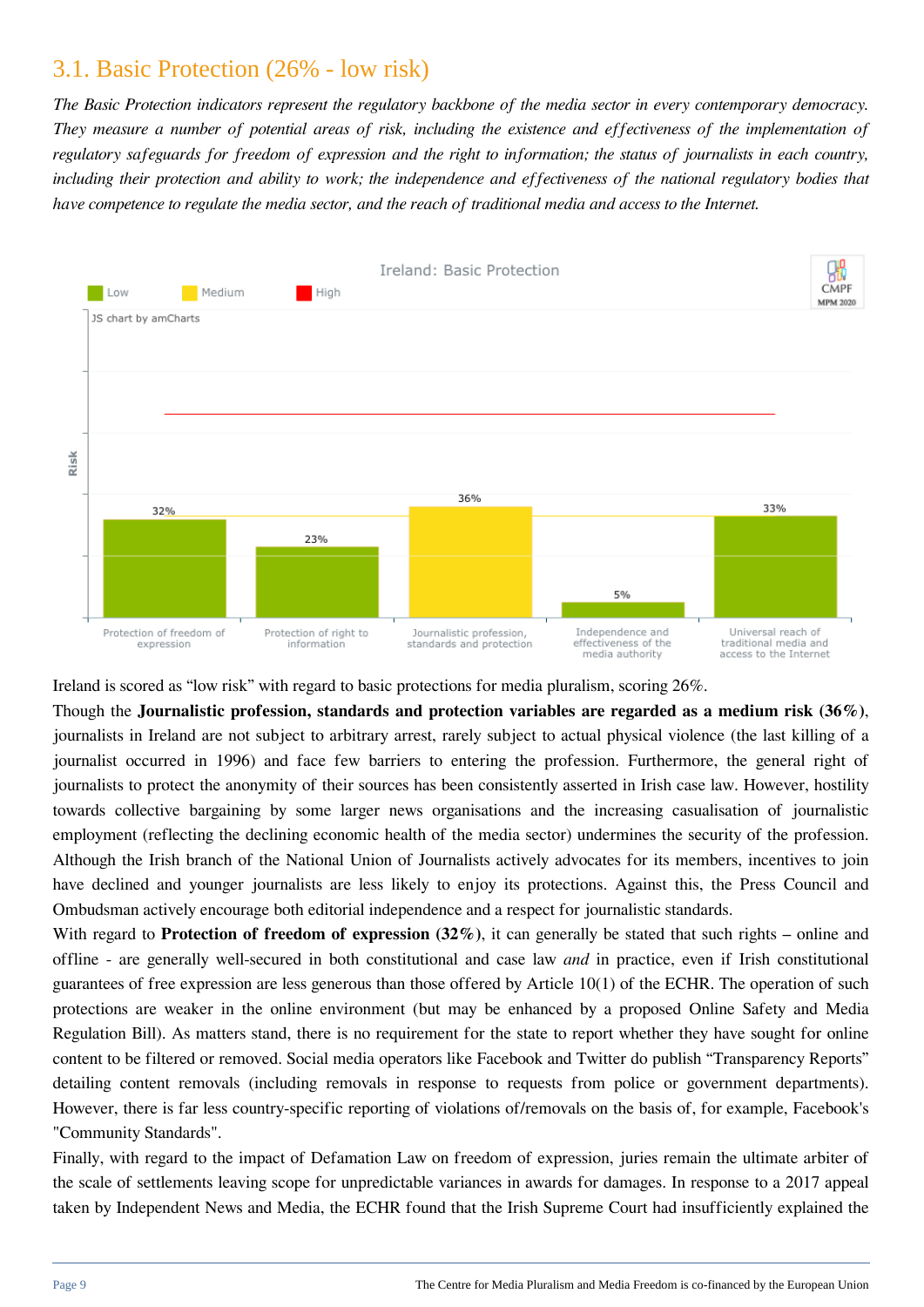basis for a €1.25m defamation award and as a consequence, had effectively breached the newspaper group's rights to freedom of speech under Article 10 of the ECHR.

The 33% score for **Universal reach of traditional media and access to the Internet** (33%) is accounted for by the fact that, while universal access to PSM is legally guaranteed and offered in practice (via a combination of distribution technologies) and net neutrality is both legally guaranteed and respected by ISPs in practice, the availability of broadband (88% of households) and average connection speeds (24mbps) fall short of the low risk figure applied by the Monitor.

The low risk **Protection of right to information** (23%) score derives from the operation of Freedom of Information legislation and protections afforded to whistleblowers. A sequence of Freedom of Information Acts since 1997 have generally been effectively implemented according to annual reports from the Information Commissioner. The picture with regard to Whistleblower Protection (legally realised in the 2014 Protected Disclosures Act) is more mixed. Although a 2018 government review assessed the operation of the Act positively, academic research has queried whether the high rate of unsuccessful cases undermines protections for workers who raise concerns about wrongdoing in the workplace. Furthermore there have been some high profile cases where arbitrary sanctioning of whistleblowers appears to have occurred.

Finally, on **Independence and Effectiveness of the Media Authority (5%),** the research concludes that the Broadcasting Authority of Ireland works in a transparent, independent, well-regulated and effective manner.

#### 3.2. Market Plurality (65% - medium risk)

*The Market Plurality indicators examine the existence and effectiveness of provisions on transparency of media ownership and the existence and effectiveness of regulation or self-regulation against commercial & owner influence on editorial content. In addition, they assess the risks related to market concentration in the production as well as in distribution of news: as for production, considering separately horizontal concentration in each sector and cross-media concentration; as for distribution, assessing the role of online platforms as gateways to news, the concentration of online advertising market , and the role of competition enforcement and regulatory safeguards in protecting information pluralism. Moreover, they seek to evaluate the viability of the news media market.*



Though considered a "medium risk" the 65% score for Market Plurality approaches the high risk threshold and is the highest overall risk category associated with Ireland. The MPM2020 assessment confirms previously identified risks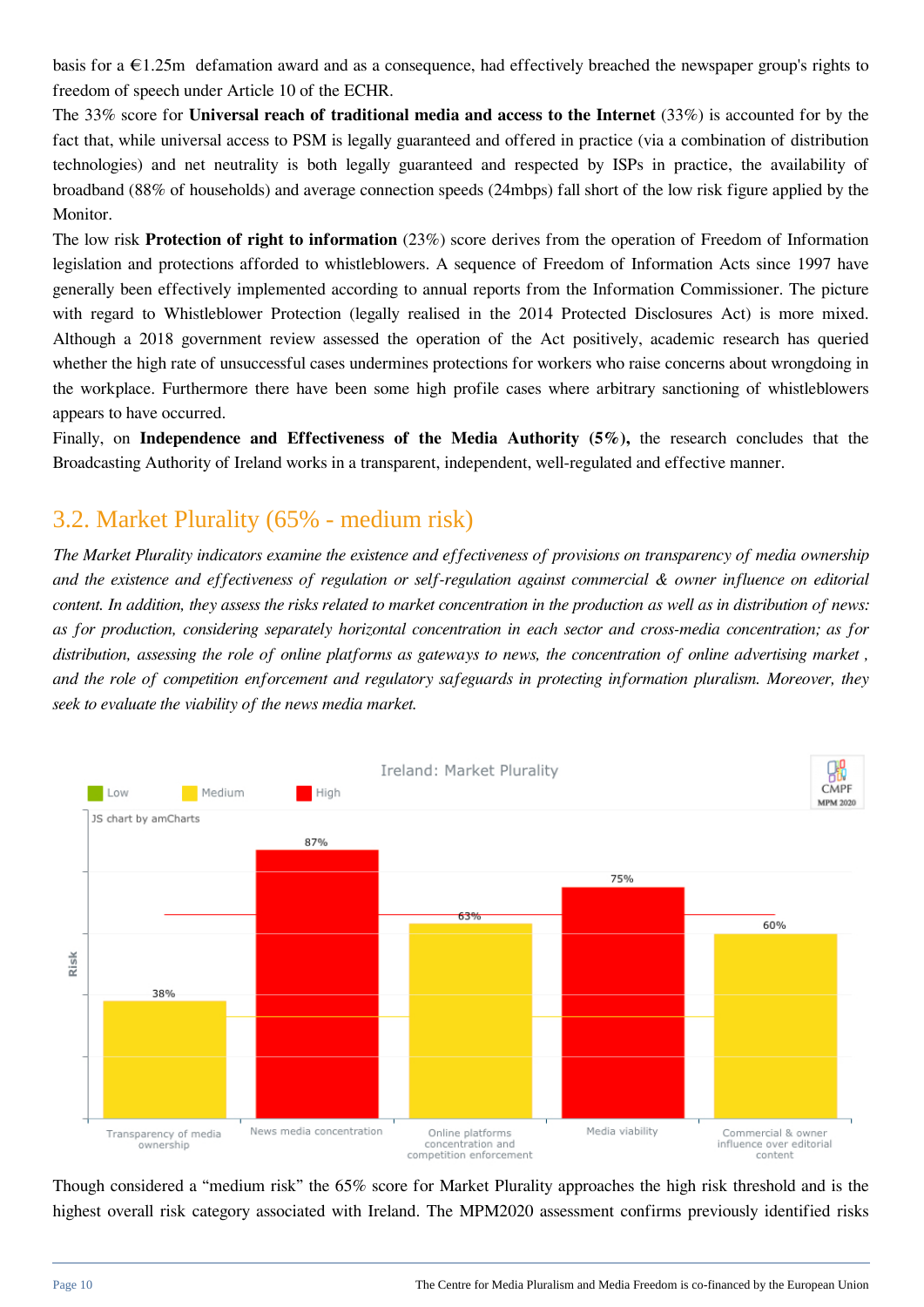related to the news media ownership concentration and highlights alarming risks in the viability of news media.

**Transparency of media ownership** scores medium risk (38%). In comparison with earlier assessments, this indicator shows a slight improvement, aided by the transposition of the EU's Anti-Money Laundering Directive into Irish legislation in November 2018 and by provisions in the 2014 Competition and Consumer Protection Act requiring undertakings involved in media mergers/acquisitions to notify the Minister for Communications of their ownership details. However, the general public has only limited access to the Register of Beneficial Ownership emerging from the Money Laundering directive and the two detailed reports on Irish media ownership published by the BAI on foot of the 2014 legislation only offer three-year snapshots of ownership. (This will be addressed in 2020, with the BAI implementation of an ongoing Media Ownership Monitor website.)

**News media concentration** remains a very high risk (87%). This is due to the absence of defined legal limits on media ownership, for both horizontal and cross media concentration. The relevant legislation - section 4 of the 2014 Competition and Consumer Protection Act – contains no quantitative thresholds to limit increases in media ownership concentration. The Broadcasting Authority of Ireland's Ownership and Control Policy *does* specify one ownership threshold but this relates exclusively to radio stations. It should also be noted that the marked difficulty in assessing the absolute and relative value of the market revenue and audience shares enjoyed by the larger players in the main media markets constitutes a risk in and of itself.

**Online platforms and competition enforcement** scores a medium risk (63%). Two players (Google and Facebook) dominate the digital advertisement market and in audience share and the competition and regulation framework seems relatively weak in the face of rapid evolution of digital media markets. Indeed, though actively monitoring developments, the Competition and Consumer Protection Commission does not treat social media platforms as news media for concentration measurement purposes. That the average score for this indicator is not higher still is due largely to the fact that a majority of Irish consumers do not rely on intermediaries such as social media platforms to access online news.)

**The risk associated with Media viability** has abruptly worsened (to 75%). This is driven by the ongoing revenue difficulties for all media sectors, (in part related to Brexit uncertainty) and particularly for radio and print. Radio advertising revenues fell from €146m in 2017 to €144m in 2018. Similarly the combined print and digital advertising revenues for Irish national newspapers fell from  $\epsilon$ 155m in 2016 to  $\epsilon$ 122m in 2018. Average print circulation for the 16 main Sunday and daily papers declined by 10% between 2017 and 2018. New print revenue models – monetizing digital content – have had limited success and cannot compensate for falling print advertising revenues. Nor is there any public support for news media beyond the revenues granted to the two PSM from the licence fee. Although a Broadcasting Authority of Ireland-administered "Sound and Vision" scheme funds both public and private broadcast content production, it is prohibited from supporting news or current affairs programming.

**Commercial & owner influence over editorial content** scores a medium risk, at 60%. This is mostly due to the lack of specific protections for journalists and editors in cases where media ownership changes. General (i.e. not mediaspecific) protections against unfair dismissals only apply to individuals legally regarded as "employees" and this is particularly impacts journalism, where permanent employment is increasingly unusual. With regard to codes governing commercial influence on editorial content, the only definitive statement of their incompatibility is contained within the Broadcasting Authority of Ireland's "General Communication Code" (which only directly applies to broadcasters). The National Union of Journalists' code emphasizes that journalists *should* not be influenced by commercial interests while the Press Council's "Code of Practice" states that readers should be made aware if any significant financial interest has influenced editorial content. (Furthermore the influence of these institutions is limited with regard to online media.)

#### 3.3. Political Independence (36% - medium risk)

*The Political Independence indicators assess the existence and effectiveness of regulatory and self-regulatory safeguards against political bias and political influences over news production, distribution and access. More specifically, the area seeks to evaluate the influence of the State and, more generally, of political power over the functioning of the media market and the independence of public service media. Furthermore, the area concerns with the existence and effectiveness of*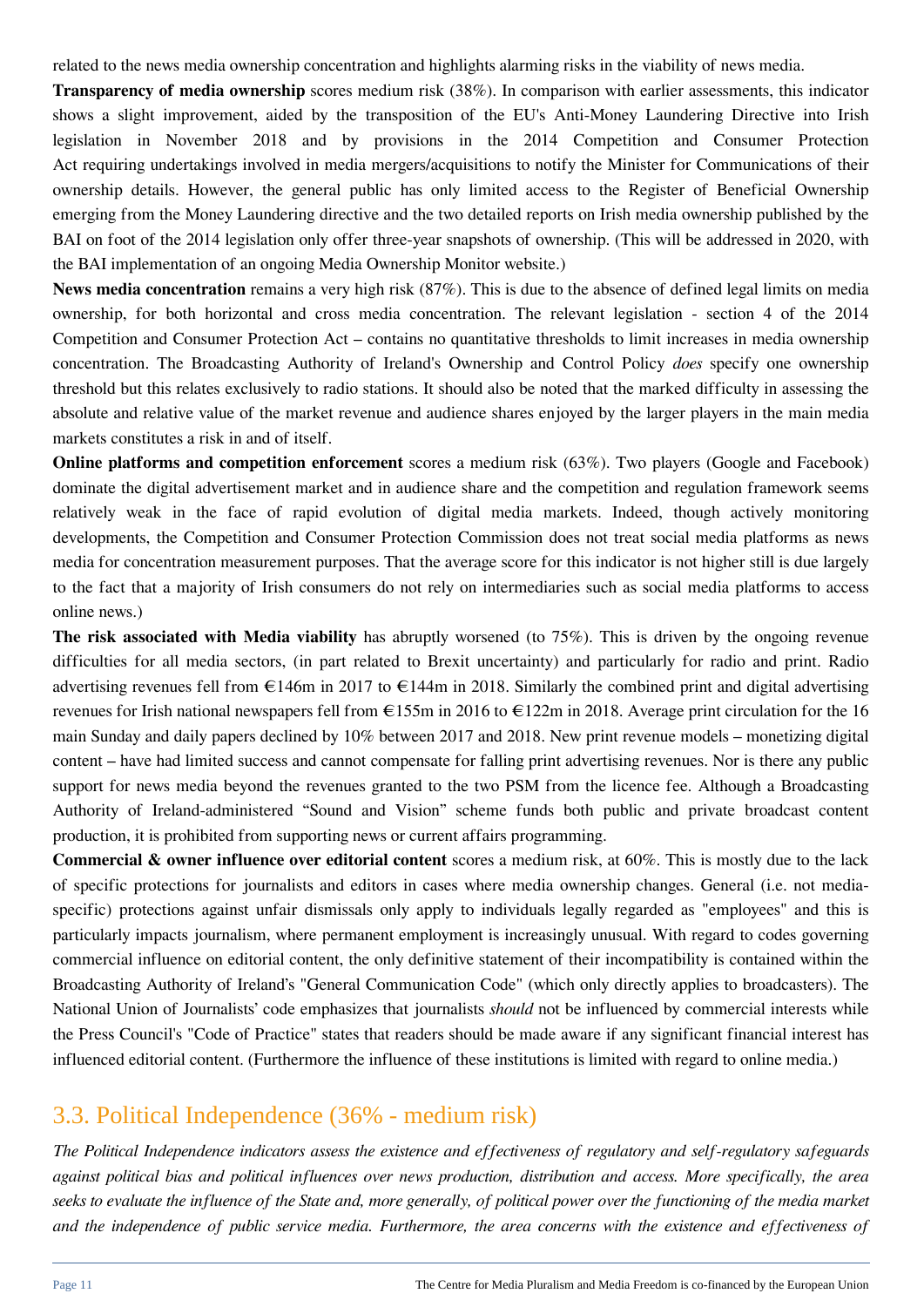*(self)regulation in ensuring editorial independence and availability of plural political information and viewpoints, in particular during electoral periods.*



The overall score under the area of Political Independence for Ireland is, at 36% just over the threshold for medium risk. On two indicators– Editorial autonomy and Independence of PSM governance and funding, Ireland lies firmly within the medium risk territory based on score, although in the former area, the risk is more potential (i.e. deriving from the absence of legal protections) than actual.

The low risk score for **Political independence of media** (25%) reflects that while there is no absolute legal prohibition on combining media ownership and political office in Ireland, this is not a feature of the local mediascape. Furthermore there is little compelling evidence that politicians exercise – or even routinely seek to exercise – control over media organisations or their content (except through legitimate public relations-oriented means).

The medium risk score for **Editorial autonomy** (42%) exemplifies the distinction between theoretical risk and practice. Although overtly prohibitions against political interference in senior media appointments or editorial content the Irish media regulatory environment (including external regulatory structures and self-regulatory mechanisms) are entirely absent, neither are they taken-for-granted elements of all news media organisations. Nonetheless, it is difficult to identify instances of political parties interfering in Irish media organisations (including the two PSM). Furthermore there are very strong admonitions towards editorial impartiality within both Broadcasting Authority of Ireland and Press Council codes.

The overall low score for the **Audiovisual media, online platforms and elections** indicator (31%) reflects the strong emphasis on objectivity and impartiality under Article 39 of the 2009 Broadcasting Act. Furthermore, although there are no legal or self-regulatory codes *specifically* requiring either private broadcasters or the PSM to provide broadcast access to political actors on a fair and equitable basis, in practice such access is a taken for granted feature of Irish news and current affairs. There remains some ambiguity surrounding the basis on which broadcasters determine the exposure offered to different political parties but it may generally be observed that Irish broadcasters strive to manage such access as impartially as is feasible. By contrast there remains a significant lack of transparency with regard to online advertising. Notwithstanding requirements from the Standards in Public Office Commission (SIPO) for political candidates to make public details of their election expenses, this does not require them to itemise online political advertising. Some candidates do so but there is little consistency in this regard (although careful scrutiny of, for example, Facebook's Ad Library identifies both levels of party expenditure on their social media advertising *and* shows the content of such ads.)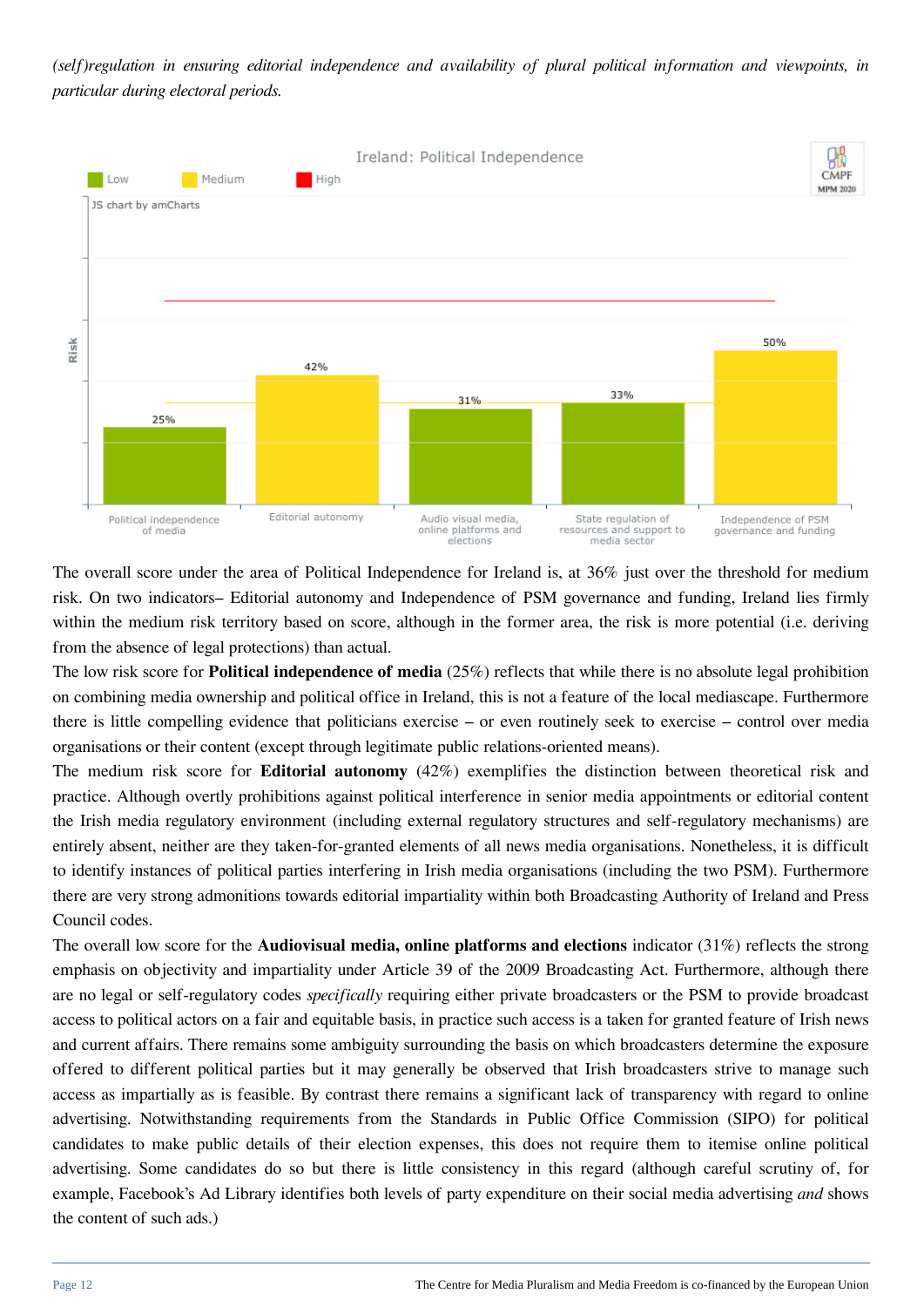Though rated as low risk the 33% score for **State** regulation of resources and support to media of medium risk. The research finds that spectrum allocation occurs on a fair and transparent basis (and notes the general absence of direct subsidies to media outlets). However as noted in previous iterations of the Monitor, the specific rules on the distribution of state advertising to media outlets remain unclear notwithstanding the general application of public procurement rules. Nor is there any publicly available register of how state advertising is distributed in practice. Thus it is impossible to determine whether such advertising is distributed on a fair and transparent basis.

The medium risk score for **Independence of PSM governance and funding** (50%) reflects the key role played by the Minister for Communications in appointing the board and Director-General of Ireland's PSM. Although, in recent decades, such appointments appear to have been made on a politically non-partisan basis, the appointment processes clearly leave open such a possibility. Furthermore, the determination of the broadcast licence fee (which accounts for up to 50% of RTE funding) is manifestly political. In theory, the licence fee level is linked to the Consumer Price Index but Ministers for Communication retain discretion in the precise level of any increase. Since 2009 this has also been subject to advice to the Minister from the Broadcasting Authority of Ireland. Between 2008 and 2018, despite a sequence of BAI submissions to successive Ministers recommending a licence fee increase, none was actually granted (presumably due to a political reluctance to be seen to be increasing a largely unavoidable "tax").

#### 3.4. Social Inclusiveness (47% - medium risk)

*The Social Inclusiveness indicators are concerned with access to media by various groups in society. The indicators assess regulatory and policy safeguards for community media, and for access to media by minorities, local and regional communities, women and people with disabilities. In addition to access to media by specific groups, the media literacy context is important for the state of media pluralism. The Social Inclusiveness area therefore also examines the country's media literacy environment, as well as the digital skills of the overall population.*

The Social Inclusiveness score (47%) is considered a medium risk. Three of the five indicators in this area are assessed at 50% or higher and the 88% figure relating to minority media access is the single highest risk category in the monitor as a whole.

The assessment of a very high risk relating to **Access to media for minorities** (88%) is complicated by the fact that, legally-speaking, Ireland does not recognise the existence of any minorities. (The Irish Travelling Community has been acknowledged as an ethnic group since 2017 but this has no legal implications.) Nonetheless the only identity actively reflected in the provision of content is the Irish-language community, especially in broadcasting where there are both dedicated radio and television PSM-operated channels. There *are* other groupings which might be identified as minorities as delineated in the Equal Status Act of 2000. Furthermore, according to the 2016 census, 17% of the population does not identify as "White Irish" or "White Irish Travellers" so there is clearly scope for the provision of dedicated programming. In practice this almost entirely absent from the airwaves: there is no specific obligation on private or PSM broadcasters to provide such content and in practice there is virtually no dedicated programmes addressing ethnic minority audiences. The one exception to this is the community broadcasting sector which, though somewhat precariously-funded, offers consistent minority-audience programming strands across the 20 stations operating under such licences.

**Access to media for local/regional communities and for community media** scores a low risk (25%) because provision for the existence of such media and their access to broadcast distribution platforms is made in the 2009 Broadcasting Act. Furthermore the independence of the sector is both legally protected and safeguarded in practice. The one major question mark over community media relates to its limited and somewhat precarious funding.

The low risk (13%) score on **Access to media for people with disabilities** represents a marked improvement on earlier MPM assessments of this variable and reflects both the existence of a requirement to provide access services for people with disabilities in the 2009 Broadcasting Act *and* a Broadcasting Authority of Ireland policy of consistently revising upwards (and monitoring the implementation of) minimum access rules relating to subtitling, close-captioning, audio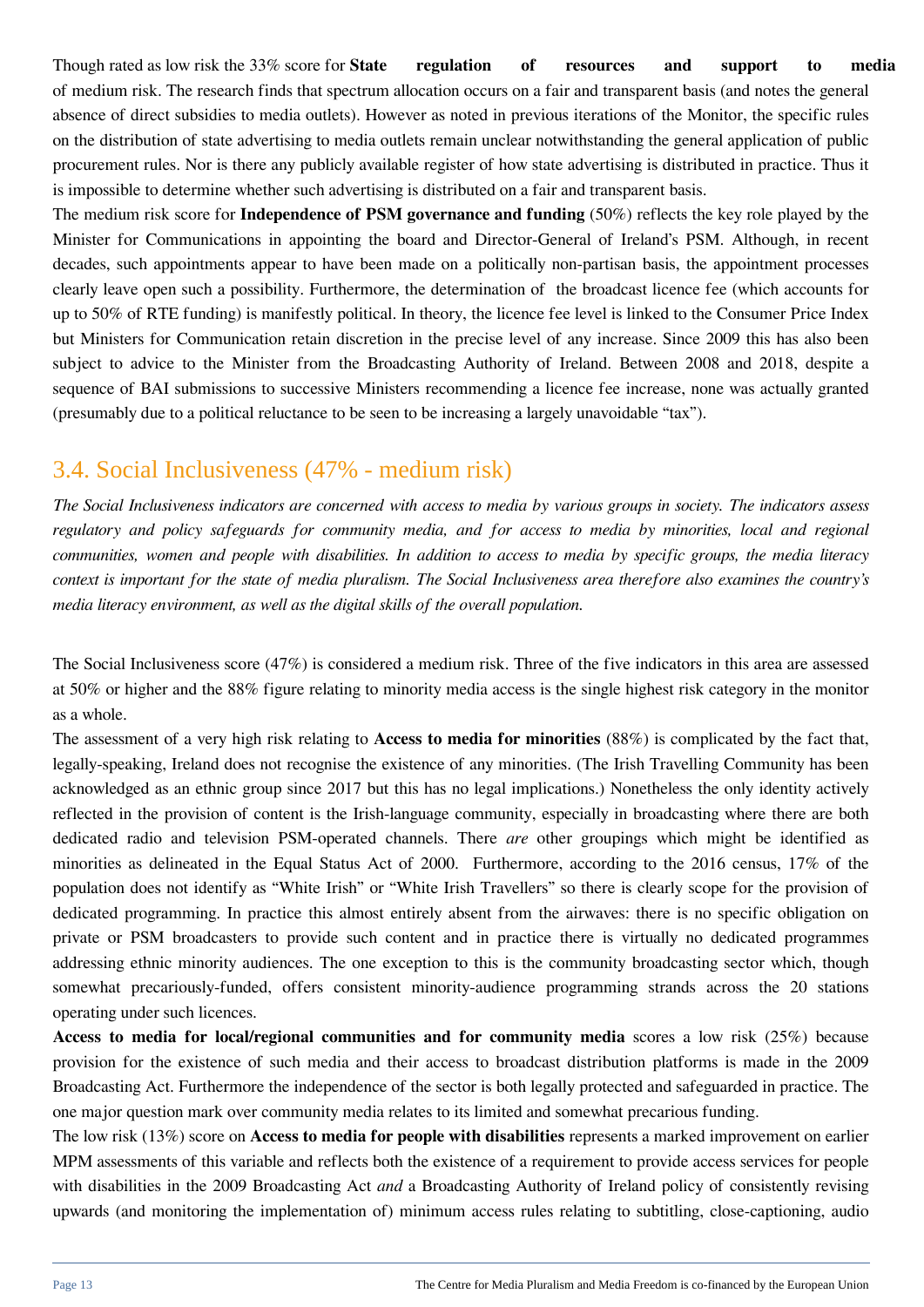description and Irish sign language.

The medium risk score on **Access to media for women** (50%) is to a large extent accounted for by the manner in which women are represented in Irish media. There is some evidence of efforts to develop gender-conscious personnel policies (although this is more evident with regard to public broadcasters: the main PSM, RTE, has a 50:50 gender split on its board and a female Director-General for example). Against this academic research (O'Brien 2019) suggests women account for only a third of all media professionals in Ireland. Furthermore, there is a marked gendering of areas deemed appropriate for male and female individuals: Walsh et al (2015) found that on radio, male voices accounted for a significant majority of those discussing politics, economics and science and technology.

**Media Literacy** scores a medium risk (58%). Although the 2009 Broadcasting Act identified media literacy promotion as a function of the Broadcasting Authority of Ireland it was not until 2016 that the latter published a Media Literacy Policy. Ireland can broadly be regarded as being at an advanced stage in the development of such policies but still falls behind, for example, the Nordic countries. O'Neill (2019) identifies media literacy as a "core element" of the Irish education curriculum but notes that in practice its promotion still relies on the initiative of individual teachers. With regard to digital media literacy the Eurostat finding that 36% of the Irish population has low overall digital skills constitutes a high risk. And, to the extent that media literacy can address hate speech, there is little evidence in Ireland that it has been successful in this regard. (The 1989 Prohibition of Incitement to Hatred Act 1989 has clearly failed to properly address hate speech and in 2019 the UN Committee on the Elimination of Racial Discrimination expressed particular concern about the increasing incidence online of hate speech directed against ethnic minorities resident in Ireland.)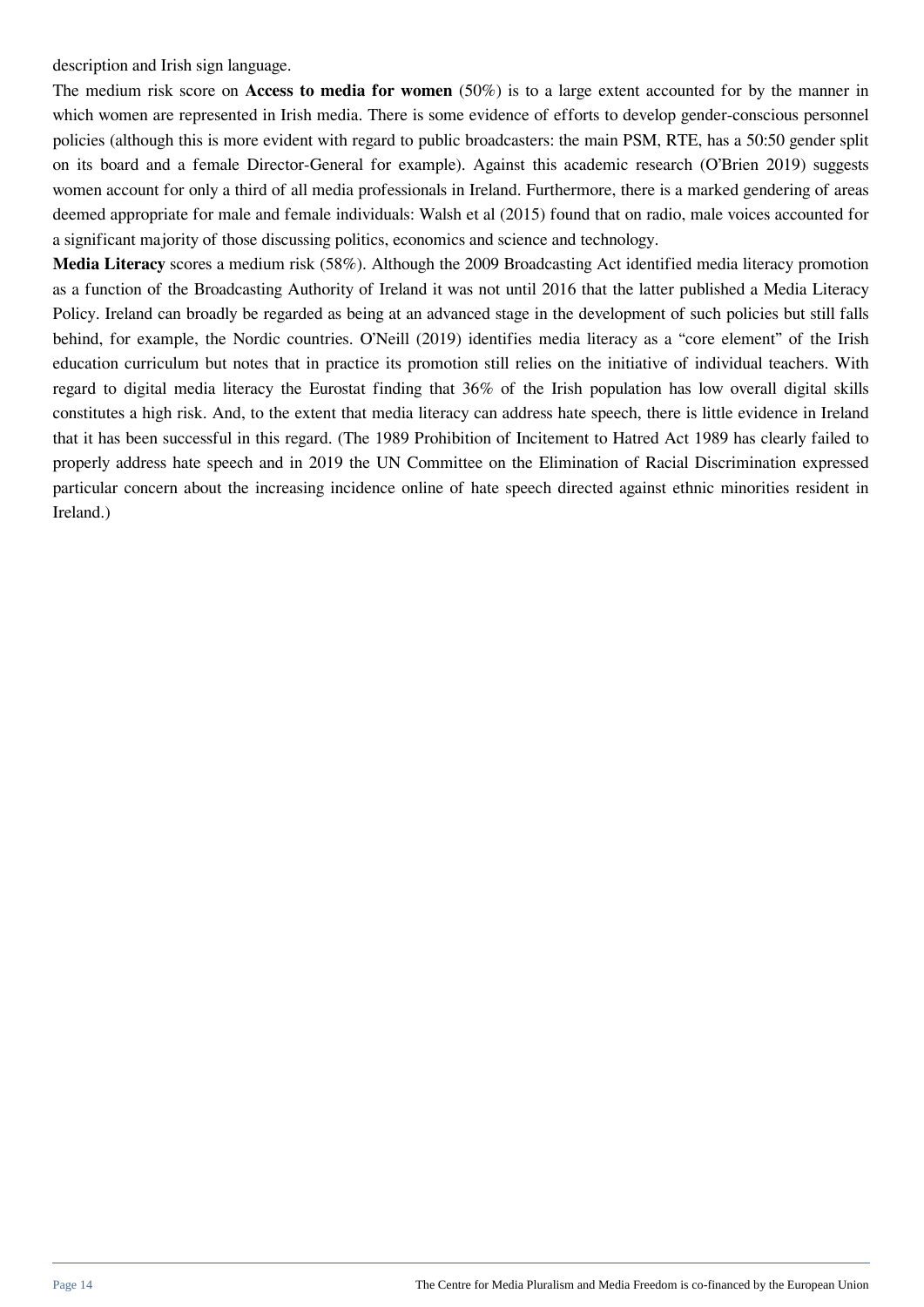### 4. Pluralism in the online environment: assessment of the risks



JS chart by amCharts

There is a very significant distinction between the digital-specific and overall scores for **Basic Protections**. While the overall score is 26%, the digital-specific score is nearly twice that (47%). Given that Ireland offers relatively secure protections for net neutrality and – despite concerns about both average broadband speed and levels of household broadband penetration – relatively high levels of internet access, the jump in the digital-specific score is mainly accounted for by concerns regarding online freedom of expression and the operation of the 2011 Data Retention Act.

There is clearly an issue regarding legal mechanisms for regulating online content. Since 2015 the EU's Net Neutrality Regulation has held that blocking of content can only occur on a legislative basis but there is no legal obligation requiring the Irish state to reports instances where filtering and removal of online content has occurred and, in practice no department of the State appears to do so. The decision to limit social media platform content to self-regulation draws attention to the "Community Standards" operated by Facebook and Twitter. These are informed by the kind of language contained in Article 10 (2) of the European Convention on Human Rights which permits some limits to freedom of expression. However, such Community Standards are not overtly drawn up with reference to external national or supranational legal codes leaving open the question as to how arbitrary they may be. Writing with regard to social media platform self-regulation across the EU, Quintel and Ullrich (2019) query how the wider public can know if algorithms nominally designed to block problematic content such as hate speech or child pornography are not also informed by other commercial interests.

With regard to basic protections, the 2011 Communications (Data Retention) Act requires electronic communications service providers in Ireland to retain data for all electronic communications. The 2011 Act built upon the EU Directive 2006/24 on the retention of data generated by public electronic communications. In 2014, the European Court of Justice (ECJ) declared the directive invalid because it "failed to make express provision for sufficient safeguards for the protection of the fundamental rights of citizens." This in turn raised doubts about the legality of the 2011 Act. A 2017 review of the 2011 Act recommended replacing it with new legislation limiting retention of journalist communications data to cases where the journalist was suspected of committing a serious criminal offence or threatening state security (Murray, 2017). However, A draft Communications (Data Retention) Bill drawn up in 2017 largely ignored these recommendations.

With regard to **Market Plurality**, there is little difference between the overall score (65%) and the digital score (62%).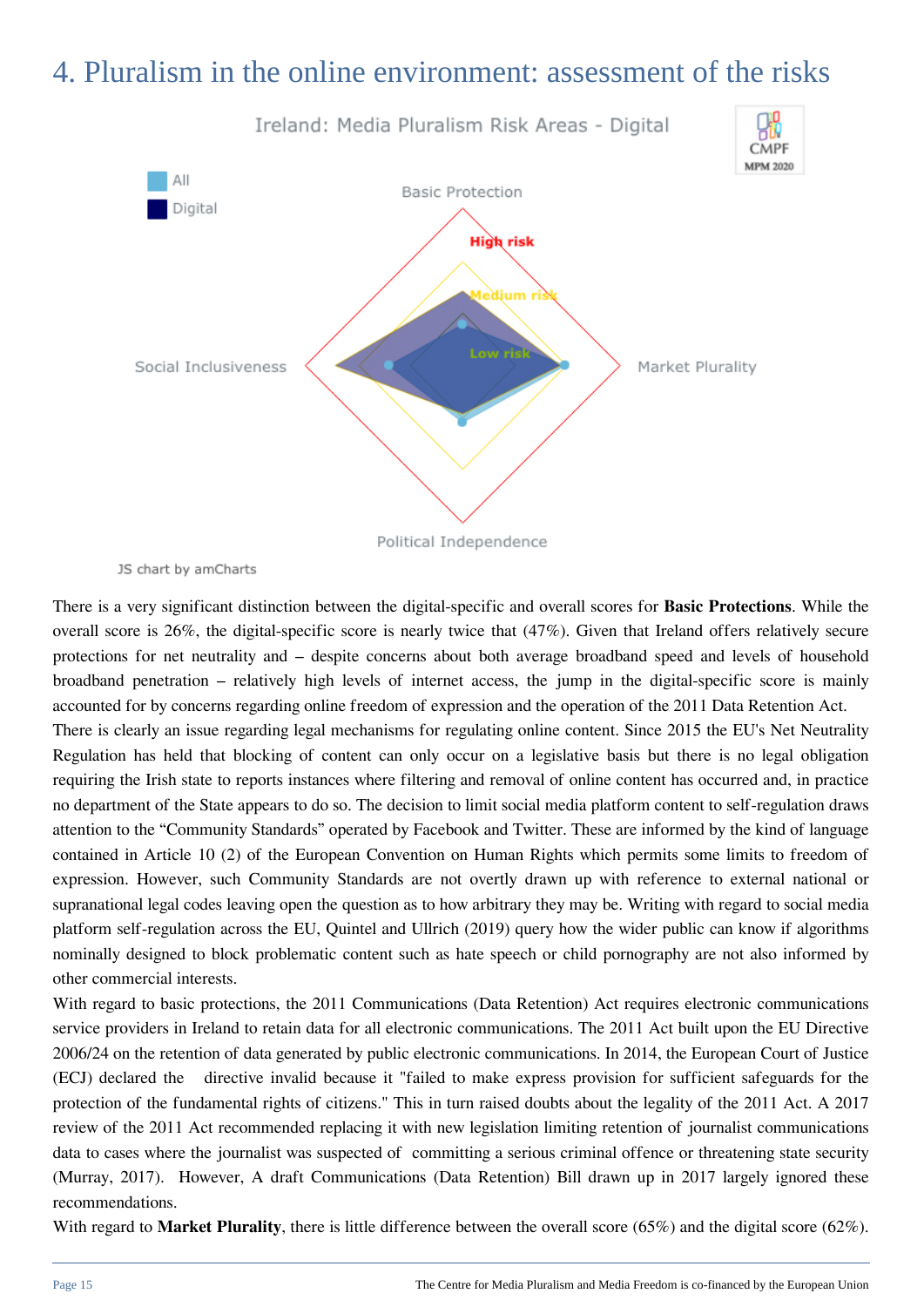Legal provisions regarding transparency of media ownership are broadly similar for legacy media and digital native media. Although online media are subject to the Competition and Consumers Protection Act, they, like print media and television stations, are not subject to specified ownership thresholds. In any case, that so many digital media consumed in Ireland are based outside the state and do not publish Irish revenue figures makes it difficult to calculate their market share. Similarly it is virtually impossible to establish figures which indicate the market share of companies operating in both online and legacy media markets.

With regard to online competition enforcement, the Competition and Consumer Protection Commission currently assumes that platforms are NOT news media and thus not subject to the media-specific regulations on ownership. In contrast to legacy news media, where acquisitions prompt questions regarding media pluralism and diversity, social media platforms ownership issues are more likely to concentrate on the question of advertising market dominance. This is not a trivial issue given that online advertising is the single biggest area of advertising expenditure in Ireland. However, that online platforms have acquired their share of the overall advertising market by "organic" growth rather than by merger or acquisition limits the capacity of the CCPC (or, for that matter the Broadcasting Authority of Ireland (BAI)) to meaningfully intervene in platform dominance of the advertising market.

This relative health of online is reflected in the small Irish digital native news sector which have seen both turnover and profits – and, as a consequence, journalist employee numbers - increase since 2016. Legacy media have also sought to tap into online revenues, albeit sometimes slowly: Independent News and Media only introduced a paywall for its content in 2020. However although other legacy outlets had already achieved some impressive digital subscriber figures – notably the 80,000-plus claimed by the Irish Times in 2018 –these have not compensated for the circulation and advertising revenue declines. Arguments from the European Commission that the supernormal profits of online giants might be subjected to a digital tax AND that such a tax might support broader media viability, have, received short shrift from the Irish state.

As regards commercial and owner influence over editorial content, although the National Union of Journalists and the Press Council codes emphasize how journalists should not to be influenced by commercial interests, the regulatory reach of these institutions is relatively limited: TheJournal.ie is the only digital native news outlet to have signed up to the Press Council code. Given how many popular online news sources are located beyond the borders of the Irish stare, it is unclear as to what regulations/safeguards might govern journalistic activity. Against this, the most popular online news sources in Ireland (e.g. RTE.ie or Independent.ie) are offshoots of print and broadcast legacy media and thus their journalists would be subject to BAI and Press Council codes.

As with market pluralism, the overall and digital specific scores relating to the **Political Independence** indicators are quite similar, albeit the 31% score for digital is low risk compared to the medium risk score (36%) overall. As with legacy media there is no evidence that political parties exert any control over digital native media. Notably, and notwithstanding an incident where RTE amplified a fake social media account during the 2011 Presidential election, relatively few Irish media outlets – legacy or digital – have public guidelines on social media use by journalists.

One notable issue relates to the regulation of online political advertising. Although Standards in Public Office Commission rules require all election candidates to publicly declare election expenses, inconsistencies in the detail offered makes it impossible to establish how much all candidates spent on online campaigns. Furthermore, notwithstanding their endorsement of the European Commission-promoted "Code of Practice on Disinformation", the Elect Check 2019 survey of the online campaigns in the lead-up to the 2019 European Election in Ireland found that online platforms did not fully meet the standards of the Code. There has been extensive discussion since 2015 within Irish political circles regarding the establishment of an Electoral Commission which might set standards for online political advertising and several submissions to an Autumn 2018 Government-initiated public consultation – including that from the Standards in Public Office Commission - called for a framework to regulate online political advertising.

With regard to **Social Inclusiveness**, although the digital specific score (47%) is far lower than the overall score (81%), it remains within the medium risk range. That, according to Eurostat, only 53% of the Irish population has basic digital skills (with a further 36% considered to have low digital skills), is concerning in an era when digital communication is so fundamental to social participation. This is compounded by the failure of efforts to counter online hate speech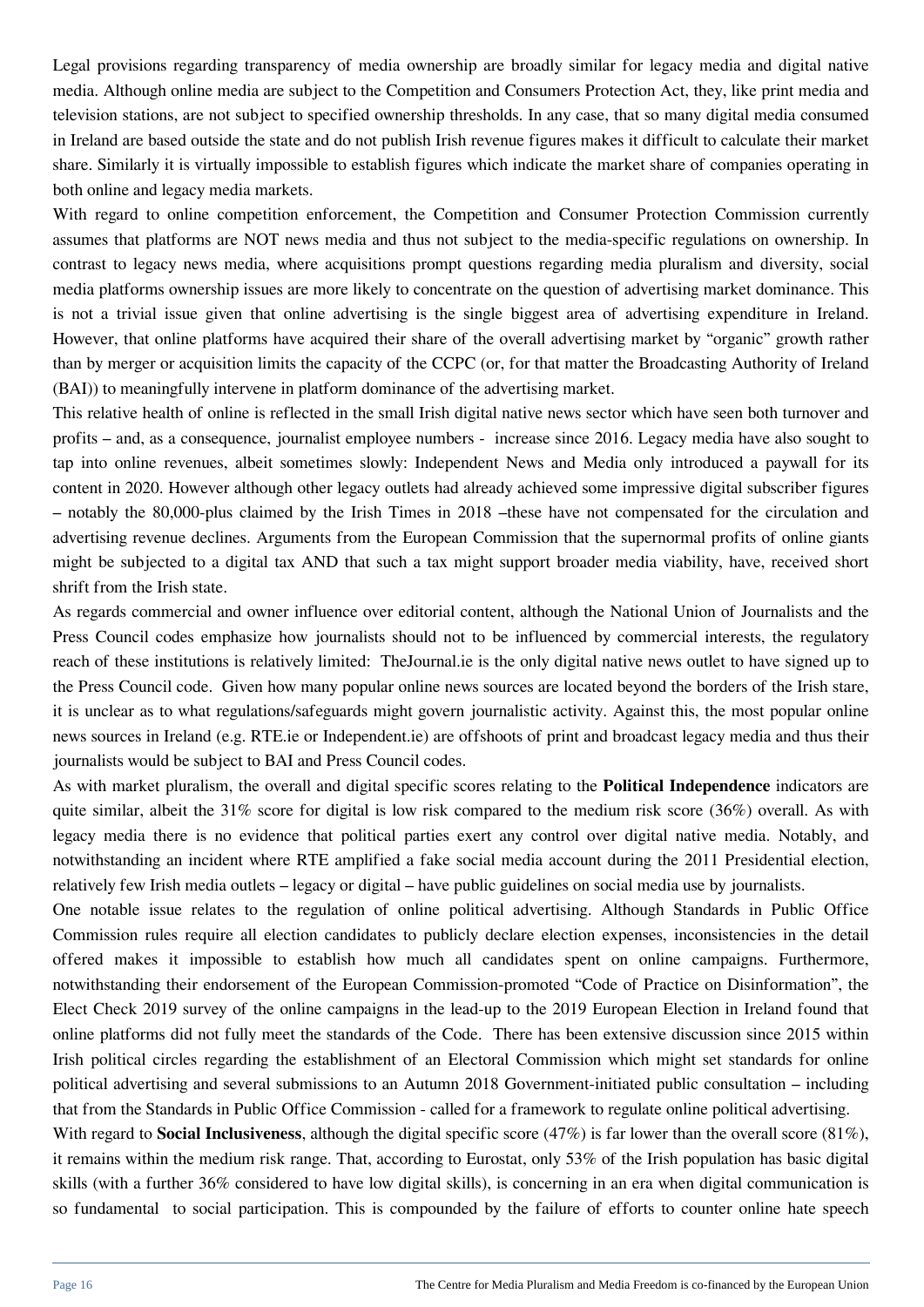through regulatory means. The 1989 Prohibition of Incitement to Hatred has not yet been undated to take particular account of online speech (and has in any case been largely ineffective in countering other forms of hate speech).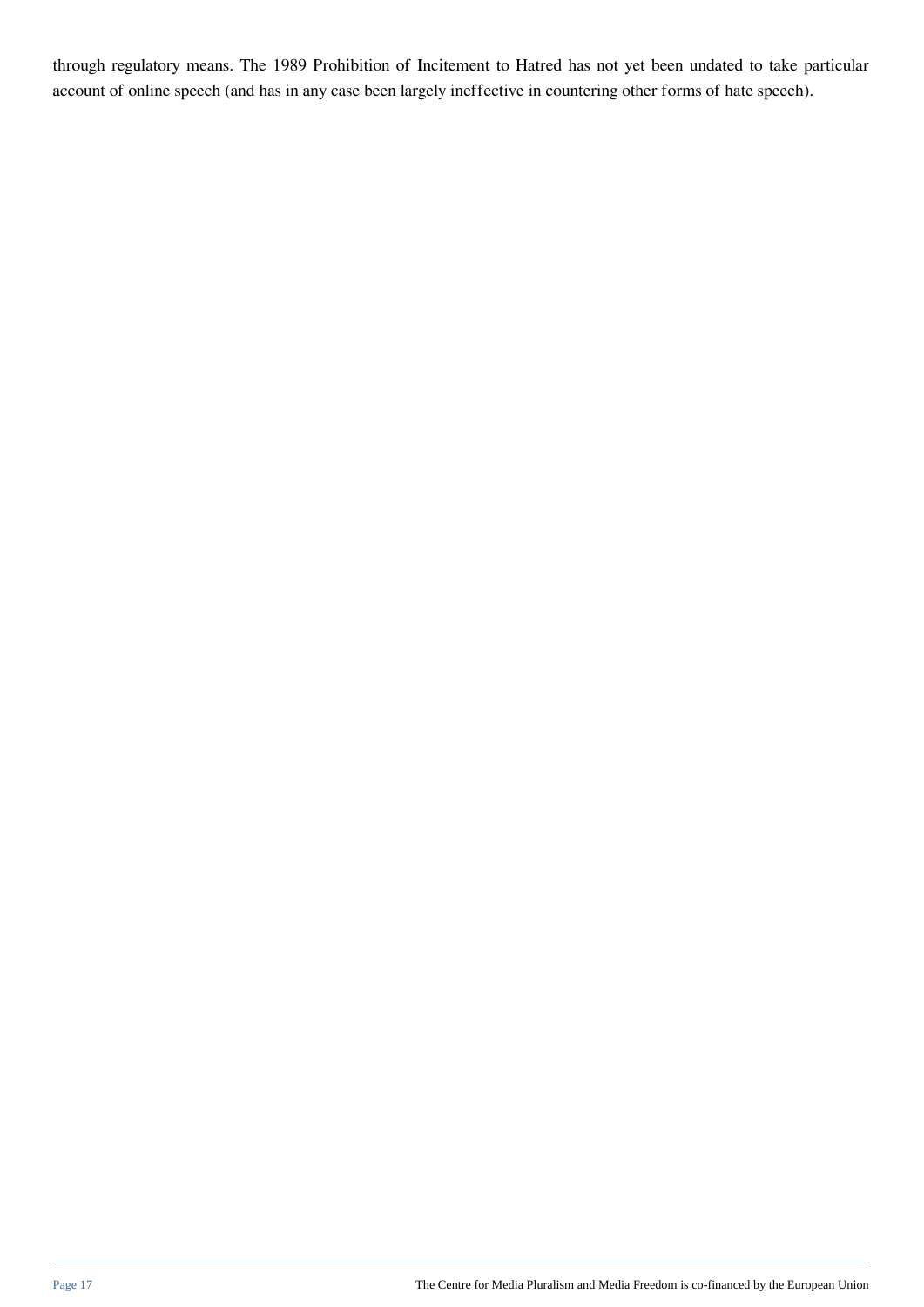### 5. Conclusions

The headline results of this iteration Monitor with regard to Ireland find that **Basic Protections** (e.g. freedom of expression and information) are well secured and constitute a low risk (26%) to pluralism. Though the risk score for **Political Independence** is higher (36%) and is regarded as a medium risk this is largely accounted for weak legal protections for editorial autonomy and the inherently political nature of the appointments process for Public Service Media. **Social Inclusiveness** scores a markedly higher figure (47%) and sits squarely in the medium risk zone, due mainly to the absence of protections for minority audiences and active gender equality promotion in programmemaking. However, the single highest risk category continues to be **Market Plurality** which scores 65% and is thus placed on the threshold of the "high risk" range. The small and already concentrated nature of the Irish media market, together with declining revenues for legacy media outlets and the absence of legally defined concentration of media ownership thresholds combine to raise question as to how long the commercially-oriented media (including to some extent the advertising-dependent Public Service Media outlets) can continue to perform their core informational functions.

The emphasis on the weakness of media market plurality in Ireland identifies the disruption of the commercial (i.e. advertising funded) media model as perhaps the key problem underlying a series of intermediate threats (e.g. news media concentration) to media pluralism. Clearly, not all media are affected in the same way, as the seemingly unstoppable march of social media giants demonstrates. However, social media companies rely on content generated elsewhere to attract user attention and the advertising-for-content quid pro quo that characterised legacy media seems to be unsustainable. Yet reliable, comprehensive information and a space for public discourse remain key foundations for democratic practice. The key recommendation stemming from the research therefore is for the Department of Communications to inaugurate a large-scale investigation and ultimately description of an alternative media system, one which, while not dismissing the role of commercial media, proceeded on the assumption that they may not exist in their current form within a decade. Such an investigation would discuss the current and likely future informational and discursive needs of Irish society, identify what media forms (in terms of technology, ownership, control and funding) best address those needs and devise a roadmap to re-shape current media provision into a viable, sustainable and *useful* form. Crucially, it should be willing to contemplate the possibility that nothing within the existing Irish ecology is sacred and that tinkering with the current difficulties across the market may only prolong a long decline.

In passing such a discussion should include in its considerations precisely the areas which this research (and previous iterations of it) have repeatedly identified as problematic:

- the concentration of media ownership in relatively few private hands,
- the consequences of reliance on advertiser-funding to sustain media viability,
- the related dangers of placing responsibility for media content production in the hands of media professionals lacking job security
- the absence of strong legal protections for editorial autonomy,
- the implications of leaving levels of public media funding at the discretion of individual government ministers
- the unequal access of minority or disadvantaged groups to participation in media production
- the value of highlighting the key role played by media industries as a whole in constituting a successful social sphere.

Finally, such a debate, while examining examples of best practice elsewhere, should be willing to focus on the specific needs of Irish society, culture and politics and to consider developing innovative models accordingly.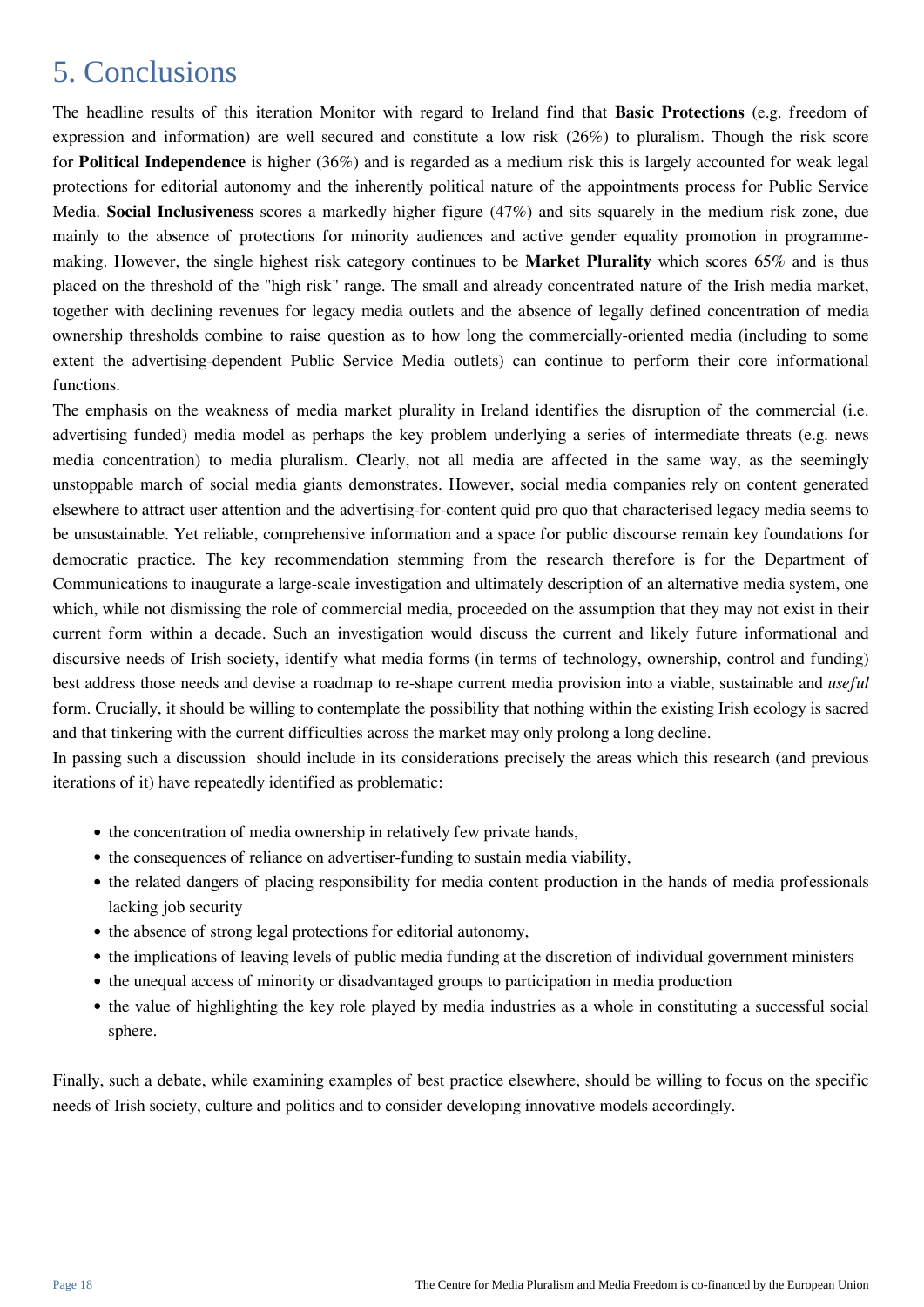### ANNEXE I. COUNTRY TEAM

| First name | Last name    | <b>Position</b>            | Institution                                            | <b>MPM2020 CT</b><br>Leader |
|------------|--------------|----------------------------|--------------------------------------------------------|-----------------------------|
| Roddy      | <b>Flynn</b> | <b>Associate Professor</b> | School of<br>Communications, Dublin<br>City University | X                           |

### ANNEXE II. GROUP OF EXPERTS

The Group of Experts is composed of specialists with a substantial knowledge and experience in the field of media. The role of the Group of Experts was to review especially sensitive/subjective evaluations drafted by the Country Team in order to maximize the objectivity of the replies given, ensuring the accuracy of the final results.

| First name                               | Last name       | <b>Position</b>                                                             | Institution                         |
|------------------------------------------|-----------------|-----------------------------------------------------------------------------|-------------------------------------|
| Ciaran                                   | Kissane         | Media Regulator                                                             | Broadcasting Authority of Ireland   |
| <b>Seamus</b>                            | Dooley          | Trade Union Representative for Irish<br>Journalists                         | National Union of Journalists       |
| Lisa                                     | NI Choisdealbha | Representative of the independent radio<br>and television sector in Ireland | Independent Broadcasters of Ireland |
| Marie<br>Lecturer/Professor<br>McGonagle |                 | National University of Ireland, Galway                                      |                                     |
| Ann Marie<br>Lenihan                     |                 | Chief Executive Officer                                                     | <b>Newsbrands</b>                   |